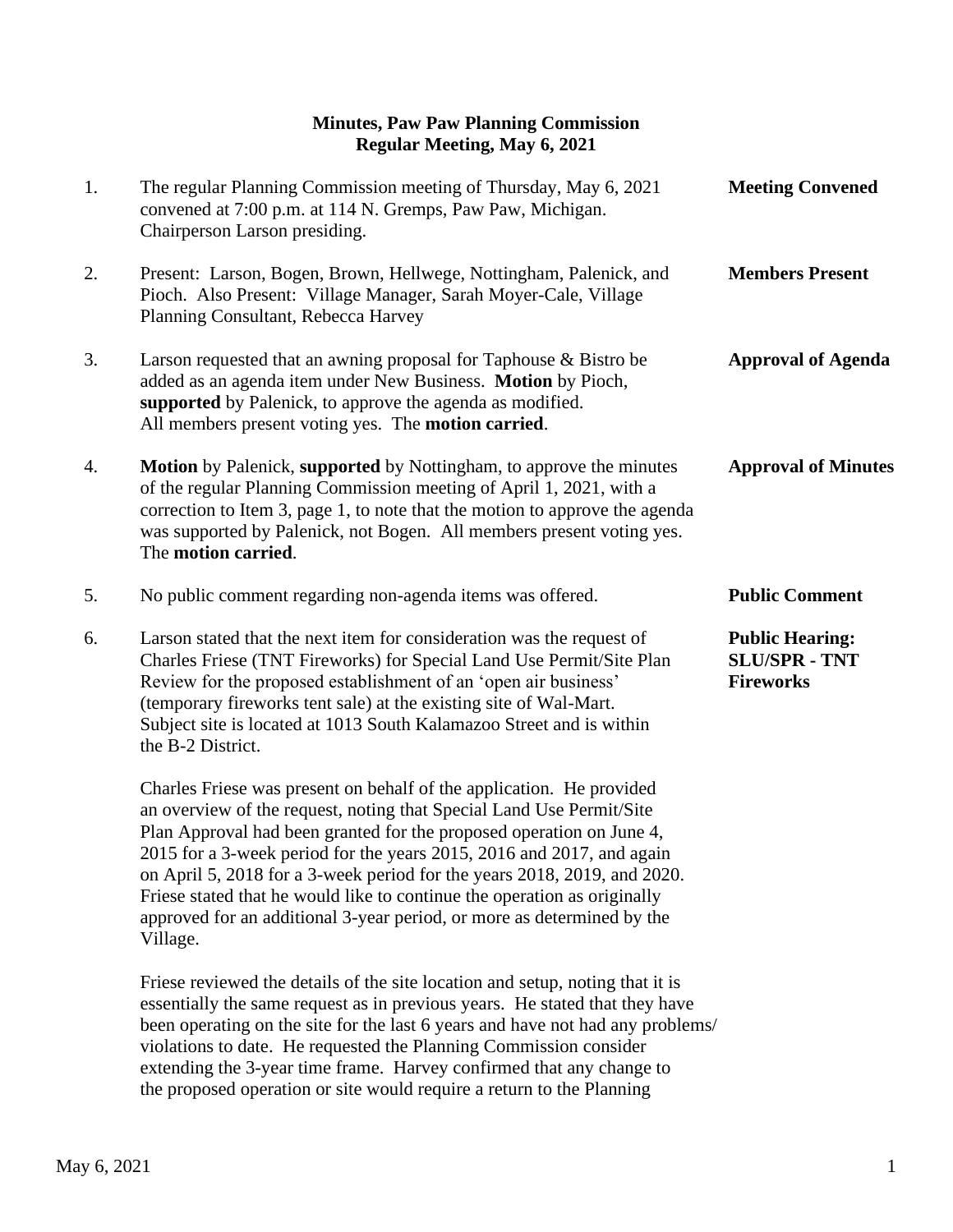Commission for review/approval. Friese confirmed that required State permits have been obtained.

 **Motion** by Palenick, **supported** by Hellwege, to grant Special Land Use Permit and recommend Village Council approval of the Site Plan based upon a finding of compliance with the Special Use Permit Criteria set forth in Sec 42-366; the Special Use Permit Standards applicable to an 'open air business' set forth in Sec 42-367 (23); and, the Site Plan Review Criteria set forth in Sec 42-402 (4), subject to the following:

- 1. The proposed temporary signage shall comply with Sec 42-437(b) and shall require a sign permit.
- 2. Village Fire Department review/approval.
- 3. Compliance with all Federal, State and Local Ordinances.
- 4. The Special Land Use Permit/Site Plan Approval is for a 3-week period (June 16 – July 12) each year.

All members present voting yes. The **motion carried**.

| 7. | Larson stated that the next item for consideration is the request by Eric<br>Cook, Taphouse & Bistro for a conceptual review of an awning proposal.                                                                                                                                                                                                                                                      | <b>New Business:</b><br><b>Taphouse Awning</b>     |
|----|----------------------------------------------------------------------------------------------------------------------------------------------------------------------------------------------------------------------------------------------------------------------------------------------------------------------------------------------------------------------------------------------------------|----------------------------------------------------|
|    | Cook reviewed plans for the update to the outdoor seating area for Taphouse<br>and provided general detail on the metal awning proposed for that area. He<br>requested Planning Commission feedback on the photos presented.                                                                                                                                                                             |                                                    |
|    | Planning Commission members indicated support for the concept but<br>advised that more accurate/detailed graphics will be required for the<br>Commission to act on the request. Harvey clarified that the proposed<br>awning is generally considered to be allowed within the DOD, but that the<br>metal material is outside the scope of the district and will require Planning<br>Commission approval. |                                                    |
|    | Cook indicated that he will use the direction provided and create the<br>necessary graphic for Planning Commission consideration at the next<br>meeting.                                                                                                                                                                                                                                                 |                                                    |
| 8. | Larson stated that the next item for consideration is discussion of the fence<br>standard set forth in Sec $42-405(c)(3)$ and the use of barbed wire fences in<br>the Village.                                                                                                                                                                                                                           | <b>Ongoing Business:</b><br><b>Fence Standards</b> |
|    | She reminded that the Planning Commission had presented a topic<br>discussion memo and proposed amendment approach on the topic to the<br>Village Council in April and were now scheduled to discuss the Council's                                                                                                                                                                                       |                                                    |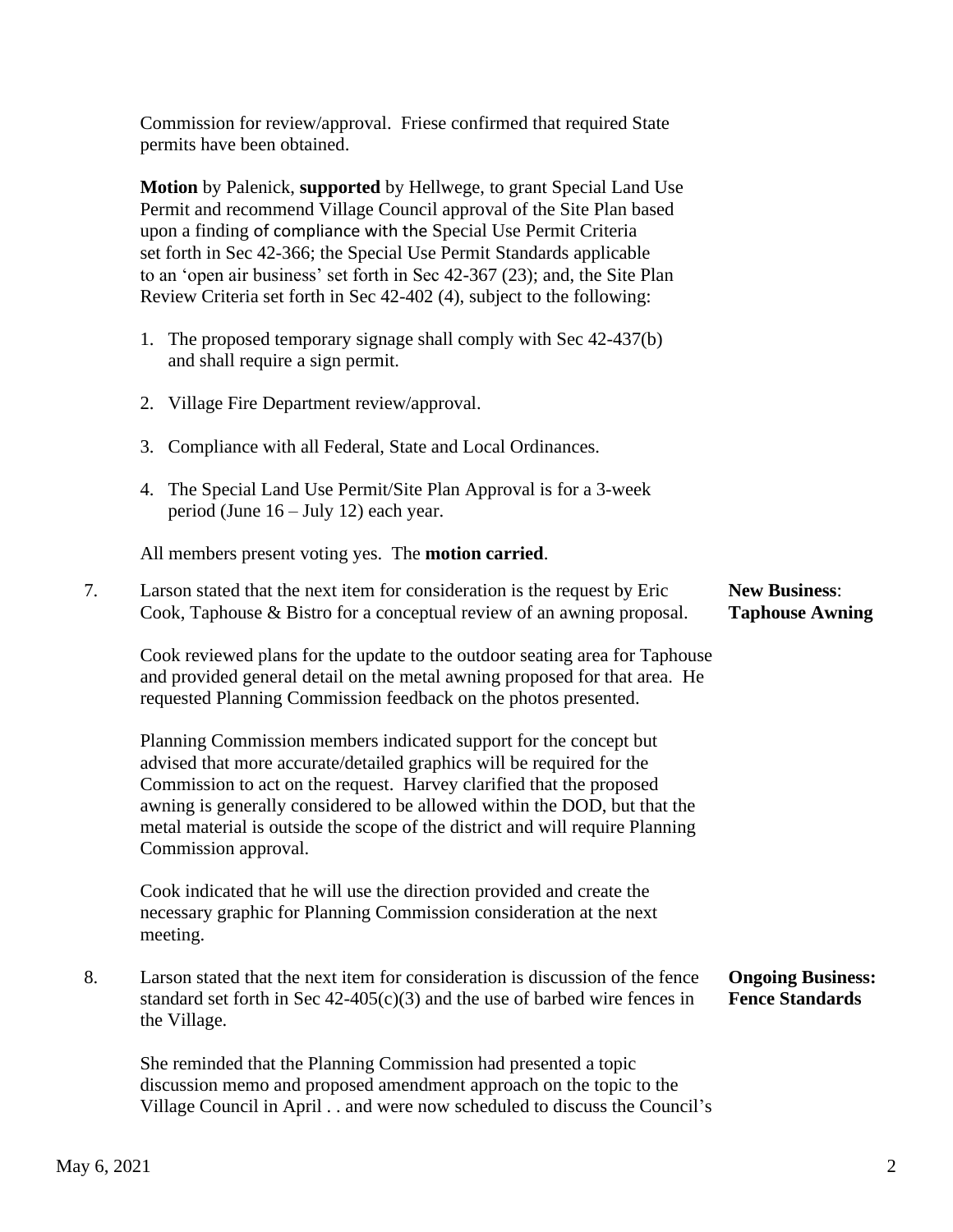feedback on the suggestions.

 Moyer-Cale advised that Village Council discussed the matter at length and have provided the following direction:

- Support allowing barbed wire where it will be used by a governmental agency whose primary purpose is the protection of public safety . . or where deemed necessary to ensure public safety.
- Do not want barbed wire fencing within the CBD, DOD or VRA-PUD Districts.
- Support the idea of allowing 'protective measures fencing', to provide an alternative to barbed wire.

Planning Commission members reiterated their concern that such latitude in allowing barbed wire fencing in the Village will lead to frequent requests and claims of 'public safety' needs.

Harvey was then directed to prepare draft text per the discussion of Village Council for Planning Commission review and public hearing in June or July.

9. Larson stated that the next item for consideration is finalization of the **Ongoing Business**: 2021-2022 Planning Commission Work Plan. **PC Work Plan**

 Moyer-Cale provided an update to those items noted on the Work Plan as 'pending VC action'.

- 'waterfront overlay district' presented again to VC; additional questions raised regarding the vegetative buffer requirements; VC will review further and generate a list of questions/comments for PC response
- 'missing middle housing' related text amendments (3 new housing choices) – there is new interest in the options developed in recognition of local housing needs; would like a new introduction of each option, to be presented individually
- 'open air business' text amendments have been adopted
- 'accessory building' and 'waterfront setbacks' text amendments are still under discussion; there are still questions related to the 'waterfront setback' approach

 Moyer-Cale requested a review of the parking standards be added to the Work Plan, with a focus on the number of parking spaces required and the resulting size/wasted space of parking lots in the Village.